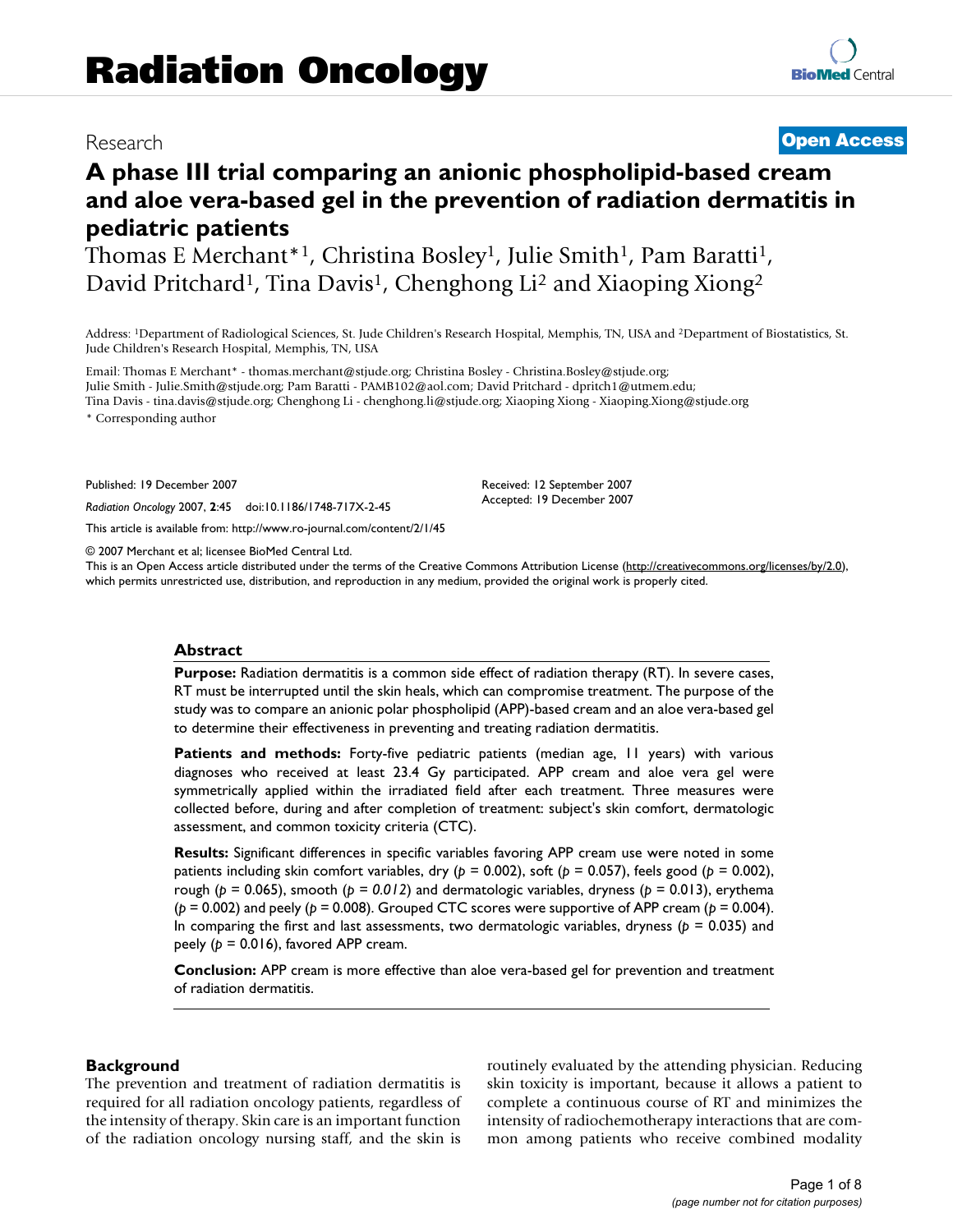therapy. No product has been identified as the superior treatment for radiation dermatitis. Therefore, skin reactions remain a common cause of patient discomfort and cancer treatment delay.

The epidermis (the outer skin) consists of four layers: the stratum basale (the internal layer), the stratum spinosum, the stratum granulosum, and the stratum corneum (the surface layer). The stratum corneum is impermeable, and its cells, the corneocytes, are considered dead tissue. The sebaceous glands secrete sebum (oil) onto the impermeable surface of the skin. Sebum is mostly triglyceride in character and chemistry, and it provides an occlusive oil film barrier on the surface of the skin to regulate evaporation of water. Strategies aimed at protecting the skin from desiccation and degradation focus on the lamellar structure of the stratum cornea and maintenance of the lipid bilayers, which requires a combination of external and internal oils and moisture (hydration) [1]. Phospholipids are key molecules in the formulation of products that maintain the lamellae, and contemporary skin care technology has made it possible to mix oil and water to create products that can be used to keep skin soft, smooth, and supple [2].

Proactive treatment to prevent radiation dermatitis is directed at reducing the drying effect of radiation on the skin and involves instructing patients to avoid irritating the irradiated region. Dryness due to RT leads to desquamation and loss of the superficial protective layers of the skin including lipid barriers. Simple moisturizers are applied in an effort to hydrate the skin and form a barrier to transcutaneous water loss and topical steroids are applied to reduce pruritus.

To date, there is no consensus regarding the optimal management of radiation dermatitis [3-5], and treatment often follows the management of other dermatoses. There are a number of reports from prospective controlled clinical studies for breast cancer patients including phase II and III trials comparing different agents in the treatment of radiation dermatitis. In one Phase III trial, 194 female patients receiving breast or chest-wall irradiation were randomized to receive an aloe vera gel or placebo gel, and 108 female patients undergoing the same treatment received either aloe vera gel or no treatment. The investigators concluded that aloe vera gel did not protect against RT-induced dermatitis [6]. One study concluded that biafine cream (water-based emulsion) was useful to avoid delays or interruptions after chemo-radiotherapy for breast cancer even though the majority of patients developed Grade 2 radiation dermatitis[7]. Other studies in similar patient populations have not shown that Biafine and Lipiderm have a radioprotective effect on the skin [8] nor that Biafine is better than best supportive care [9]. Agents

incorporating hyaluronic-acid [10], potent topical corticosteroids [11], or specific plant extracts (calendula) [12] have shown promising results in the prevention and treatment of acute dermatitis though suppression of cytokine responses and inflammation or immune cell modulation. In another trials, hydrogel or dry dressings [13], and sucralfate or aqueous creams [14] have been tested on their ability to reduce the time to healing of moist desquamation after radiotherapy to the head-and-neck, breast, or anorectal areas.

We used a novel anionic polar phospholipid (APP)-based skin cream in a side-by-side comparison in individual patients in the same manner that we routinely perform prophylactic skin care. The APP cream was previously evaluated in a double-blind trial for the prevention and control of dryness, inflammation, and fissures on the feet of patients with diabetes [15]. Similar agents have been considered to replenish the tear film phospholipid layer [16]. The purpose of this study was to compare the effectiveness of the novel APP cream with that of aloe vera gel in the prevention of radiation dermatitis in children treated with fractionated external-beam irradiation. Variables tested included the subjective assessments by the patient of skin dryness, softness, satisfaction, roughness, and smoothness and examiner assessment of skin dryness, erythema, and peeling.

# **Methods**

This study was approved by the St. Jude Institutional Review Board, and informed consent was obtained from the patient or guardian, as appropriate, before the patient was enrolled. Study criteria included age older than 3 years and younger than 21, a diagnosis that required external-beam irradiation, no prior history of RT at the site to be evaluated, a prescribed total dose of RT greater than or equal to 23.4 Gy, no anticipated use of superficial tissue compensators ("bolus"), no pre-existing dermatologic condition that would preclude the evaluation of the skin at the site to be treated (infection, trauma, collagen vascular disease), no contraindications to the use of the study treatments or any of their components, and adequate performance status as determined by the ECOG (Eastern Cooperative Oncology Group) scale (0–3) [17].

# *Evaluations, tests, and observations*

There were three observation measures: (1) the subject skin comfort assessment, (2) clinical dermatologic assessment, and (3) assessment by the Common Toxicity Criteria (CTC) Version 1.0 of the National Cancer Institute. These measures were obtained before initiation of RT, weekly during treatment, and at the time of first follow-up examination, which typically occurred 4 to 6 weeks after completion of RT. These measures were also obtained at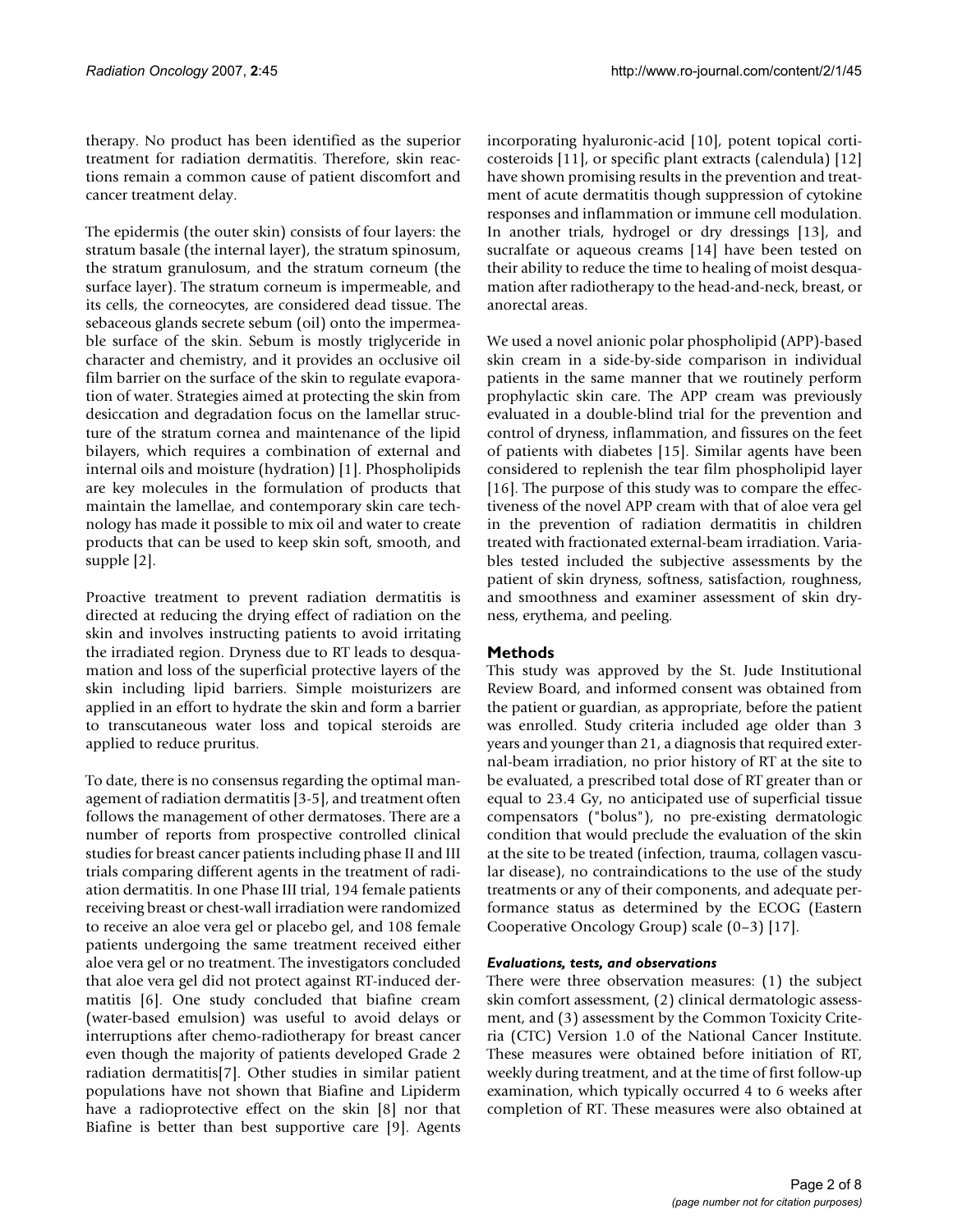the time of skin care failure. Each patient underwent two to six evaluations that included all three measures.

The subject skin comfort assessment was completed by the patient or a parent. The assessment consisted of 15 items (variables), each on a 4-level scale (Figure 1). This assessment included both positive items (e.g., "soft" and "feels good") and negative items (e.g., "itch" and "dry"). The dermatologic assessment (Figure 1), which was completed by the nursing staff, was a similar questionnaire but consisted of negative items only (e.g., "dryness" and "erythema"). The CTC for adverse events involving the skin was as follows: grade 1 – none or no change; grade 2 – scattered macular or papular eruption or erythema that is asymptomatic; grade 3 – scattered macular or papular eruption or erythema with pruritis or other associated symptoms; grade 4-generalized symptomatic macular, popular, or vesicular eruption; grade 5 – exfoliative dermatitis or ulcerating dermatitis.

### *Pretreatment evaluation*

Patients underwent fluoroscopic simulation before actual therapy was initiated. After the simulation, the patient was evaluated in the radiation oncology clinic by the attending physician and nursing staff. Study questionnaires were completed once the anatomic study region (*region, site*, and *area* are used interchangeably) was defined, divided into two parts, and photographed (Figure 2). The study focused on patients whose radiation treatment fields allowed for easy access and examination. Patients who received craniospinal irradiation or mantle irradiation had symmetrical irradiation of the region between the mastoids and the clavicles; these regions were often chosen for ease of study. Patients who received RT to an extremity, the trunk, or abdomen were included if the

| Form 1<br><b>WEEKLY VISIT OR EVALUATION AT TIME</b><br>OF DISCONTINUATION OR FAILURE<br>Time of visit: $\qquad \qquad$ : $\qquad$<br><b>QAM</b> QPM<br>Treatment Week (circle): 1 2 3 4 5 6<br>$\overline{7}$<br>Treatment Day (e.g., 1-33): _____<br><b>Subject Skin Comfort Assesment</b><br>(Please check) |                                |                |                       | Form 2<br><b>WEEKLY VISIT OR EVALUATION AT TIME</b><br>OF DISCONTINUATION OR FAILURE<br>Treatment Week (circle): 1 2 3 4 5 6 7<br>Treatment Day (e.g., 1-33): ____<br><b>Dermatologic Assesment</b><br>(Please check)<br>$2 = Internet$<br>$3$ = Frequent<br>$4 =$ Continuous<br>$1 = None$ |                             |              |                |   |   |
|---------------------------------------------------------------------------------------------------------------------------------------------------------------------------------------------------------------------------------------------------------------------------------------------------------------|--------------------------------|----------------|-----------------------|---------------------------------------------------------------------------------------------------------------------------------------------------------------------------------------------------------------------------------------------------------------------------------------------|-----------------------------|--------------|----------------|---|---|
| $1 = None$<br>$2 = Internet$                                                                                                                                                                                                                                                                                  | $3$ = Frequent<br>$\mathbf{1}$ | $\overline{2}$ | $4 =$ Continuous<br>3 | $\overline{4}$                                                                                                                                                                                                                                                                              |                             | $\mathbf{1}$ | $\overline{2}$ | 3 | 4 |
| Itch                                                                                                                                                                                                                                                                                                          |                                |                |                       |                                                                                                                                                                                                                                                                                             | <b>Dryness</b>              |              |                |   |   |
| Hurt                                                                                                                                                                                                                                                                                                          |                                |                |                       |                                                                                                                                                                                                                                                                                             | Erythema                    |              |                |   |   |
| Burn                                                                                                                                                                                                                                                                                                          |                                |                |                       |                                                                                                                                                                                                                                                                                             | Tanning                     |              |                |   |   |
|                                                                                                                                                                                                                                                                                                               |                                |                |                       |                                                                                                                                                                                                                                                                                             | Swelling                    |              |                |   |   |
| Rough                                                                                                                                                                                                                                                                                                         |                                |                |                       |                                                                                                                                                                                                                                                                                             | Rash                        |              |                |   |   |
| <b>Sting</b>                                                                                                                                                                                                                                                                                                  |                                |                |                       |                                                                                                                                                                                                                                                                                             | Wound                       |              |                |   |   |
| Soft                                                                                                                                                                                                                                                                                                          |                                |                |                       |                                                                                                                                                                                                                                                                                             | <b>Hair loss</b>            |              |                |   |   |
| Dry                                                                                                                                                                                                                                                                                                           |                                |                |                       |                                                                                                                                                                                                                                                                                             | Peely                       |              |                |   |   |
| Wet                                                                                                                                                                                                                                                                                                           |                                |                |                       |                                                                                                                                                                                                                                                                                             | <b>Scaly</b>                |              |                |   |   |
| Oily                                                                                                                                                                                                                                                                                                          |                                |                |                       |                                                                                                                                                                                                                                                                                             | <b>Bleeding</b>             |              |                |   |   |
| Greasy                                                                                                                                                                                                                                                                                                        |                                |                |                       |                                                                                                                                                                                                                                                                                             | <b>Moist desquamation</b>   |              |                |   |   |
| Smooth                                                                                                                                                                                                                                                                                                        |                                |                |                       |                                                                                                                                                                                                                                                                                             | Dry desquamation            |              |                |   |   |
| Feels good                                                                                                                                                                                                                                                                                                    |                                |                |                       |                                                                                                                                                                                                                                                                                             | <b>Reaction</b>             |              |                |   |   |
| <b>Feels funny</b>                                                                                                                                                                                                                                                                                            |                                |                |                       |                                                                                                                                                                                                                                                                                             | <b>Cellulitis</b>           |              |                |   |   |
| <b>Tickles</b>                                                                                                                                                                                                                                                                                                |                                |                |                       |                                                                                                                                                                                                                                                                                             | <b>Pigmentation changes</b> |              |                |   |   |
| Foreign body sensation                                                                                                                                                                                                                                                                                        |                                |                |                       |                                                                                                                                                                                                                                                                                             |                             |              |                |   |   |

٦r

# **Figure 1**

Study Questionnaires. The Subject Skin Condition Assessment form (A) and Dermatologic Assessment form (B) are presented.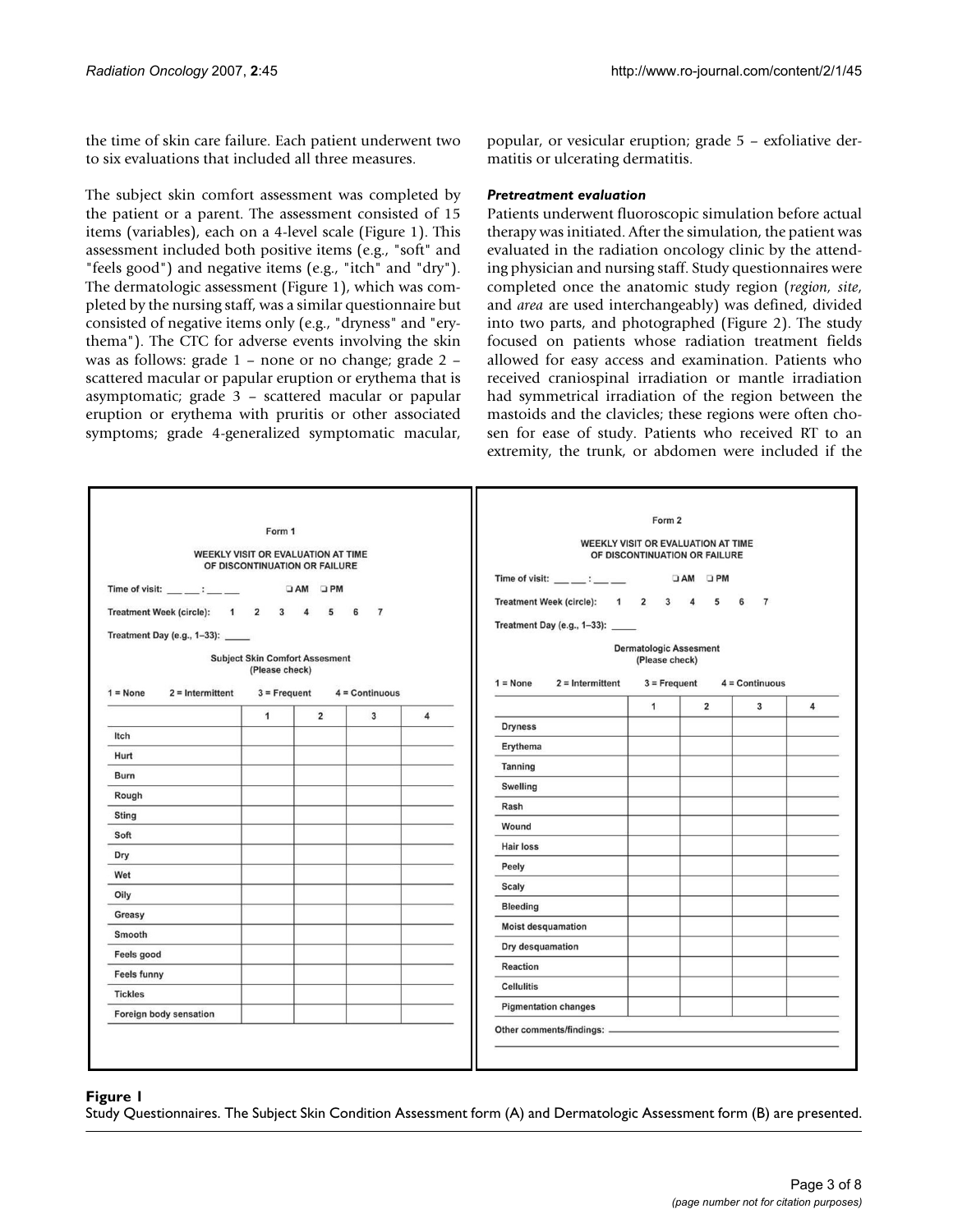

### **Figure 2** Photograph of patient who received mantle irradiation and outline of symmetric areas for study.

homogeneity of radiation dose permitted a well-defined anatomic region to be evaluated.

#### *Treatment and evaluation during radiation therapy*

Patients received at a minimum conventionally fractionated doses of 1.5–1.8 Gy, delivered once a day. The minimum total dose was 23.4 Gy. Each day, after completing RT, the patient was seen in the radiation oncology clinic by a nurse who applied the aloe vera gel and the APP skin cream to the designated study site. The treating radiation oncologist evaluated the patient once during each interval of five treatments. At that time, a dermatologic exam was performed, and study questionnaires were completed. Each evaluation was designated according to the treatment day (day 5, day 10, day 15, etc.); the patients were also evaluated on the last day of treatment, which often did not coincide with a weekly evaluation.

# *Identification of skin care failure*

Skin care failure was identified by one of two means: Either patients informed the nursing staff that their skin was dry to the extent that the resultant pruritus was unbearable, or the nursing staff noticed a transition from dry to moist desquamation. Dermatologic examination and subject skin comfort assessment questionnaires were performed after skin care failure; the next level of skin care was administered to the site in which that specific product had failed; and no further data were gathered for the failed site. Both sites were continually evaluated on a weekly basis. According to the standards of practice at the time, follow-up examinations were done 4 to 6 weeks after completion of RT.

#### *Treatment and evaluation after Radiation Therapy*

Patients returned to the radiation oncology clinic 4 to 6 weeks after completion of RT for routine follow-up. During that visit, questionnaires were completed, and photographs were taken of the treatment site if skin care failure had not occurred at both sites. The evaluation was similar to that given during RT.

#### *APP skin cream*

The APP skin cream (Ocular Research of Boston (ORB), Inc, Boston, MA) is a novel oil-in-water emulsion that was prepared in an FDA-approved facility under cGMP guidelines, but it is not commercially available. The active ingredients of APP cream are triglycerides and phospholipids preserved with benzyl alcohol, methyl paraben, propyl paraben, and diaxolipinyl urea. It was applied topically and liberally to the affected area with the bare hand. Application of the cream was accomplished with the ventral surface of the fingers using a rotary motion of the fingers with light pressure to the skin. The cream was massaged into the skin until the surface of the skin no longer felt greasy. Inadequate application was noted by the appearance of a white residual film on the skin.

# *Aloe vera gel*

The aloe vera gel which was commercially available, contained water, aloe vera, D-panthenol, triethanolamine, carbomer 934P, hyaluronic acid, potassium sorbate, diazolidinyl urea, methylparaben, and propylparaben. The gel was applied in a manner identical to that described above for the APP cream.

#### *Statistical considerations*

The study was designed as a prospective and randomized Phase III clinical trial with a planned accrual of 45 eligible patients. The APP cream and aloe vera gel were symmetrically and adjacently applied to the irradiated sites in individual patients; the side treated with cream or gel was chosen randomly for each patient at the beginning of treatment, and this status was kept for the entire process of RT. The primary endpoint is the skin care failure which included onset of moderate-to-severe dryness, pruritus, erythema, and dry desquamation. For each individual patient, the cream is better than gel if gel fails before cream does; and vice versa. The sample size for the study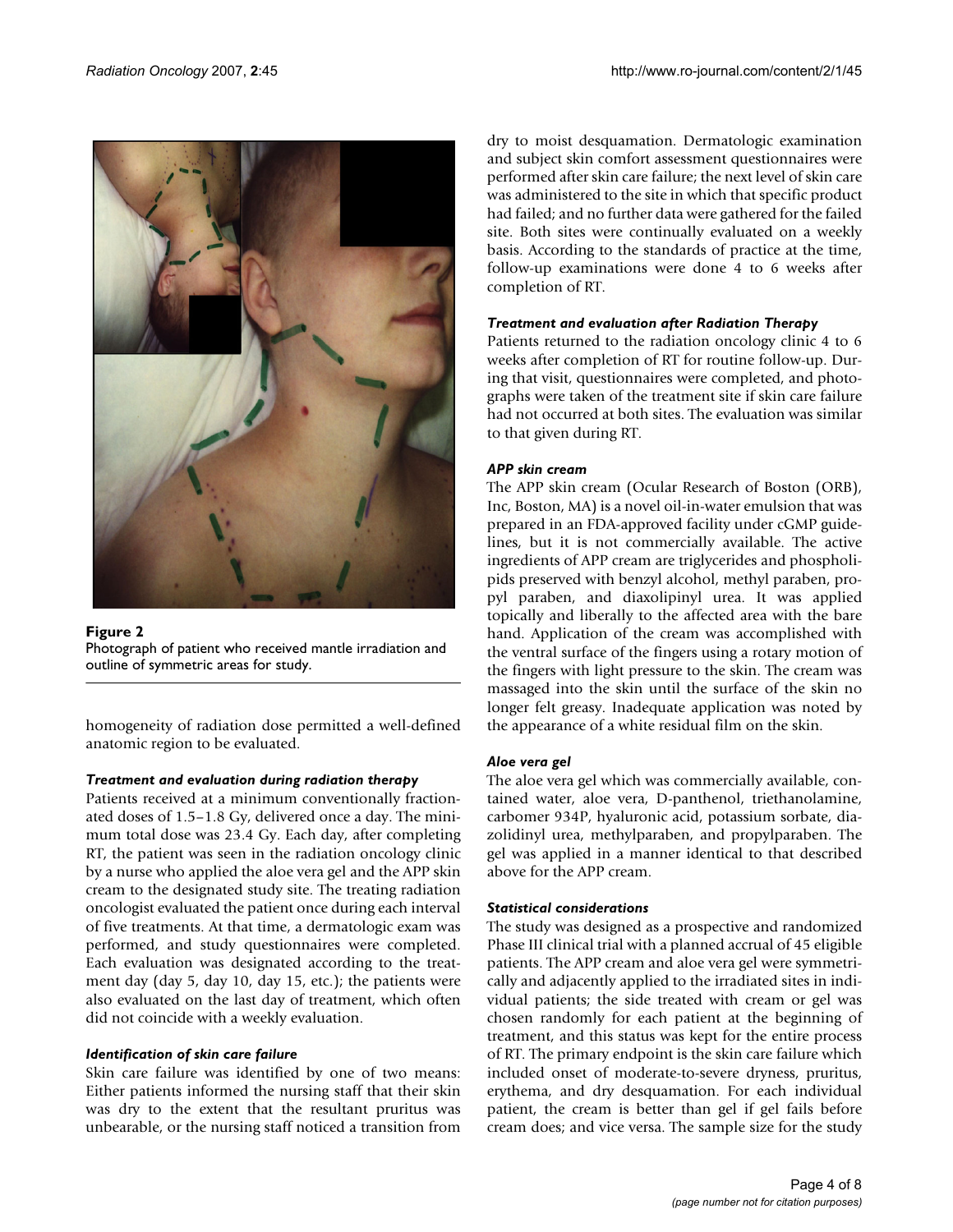was calculated to test whether the cream is better than the gel, or equivalently to test the hypothesis that the proportion of patients for whom the cream is better than gel is more than 50%. 45 patients were planned for this study to detect a proportion of 70% (cream better than gel) with a power of 0.86 and a significance level of 0.05.

At pre-treatment, no statistical test was performed because the scores of both subject skin comfort and dermatologic assessments, along with CTC scores, were identical between cream and gel in all 45 patients. During radiation therapy we compared the probability that cream is better than or equal to gel with the probability that gel is better than or equal to cream using a conditional test with binomial distribution. Longitudinal mixed models were not considered appropriate for assessment score comparison during radiation therapy because cream and gel had identical scores in a number of patients. At follow-up, t-tests were performed to compare scores of cream and gel.

Statistical analyses were performed using either SAS® (Cary, North Carolina) or StatExact-5 (Cytel Software Corporation, Cambridge, Massachusetts). The statisticians were blinded as to knowledge of cream or gel during the analysis. The significance level was at type I error rate alpha = 0.05 for all tests. The P-values were not adjusted for multiple testing.

# **Results**

The trial included 45 pediatric patients whose average age was 10 years (range, 3–19 years). The average total dose of radiation was 34.3 Gy (range, 25.2–67 Gy). The most common diagnoses were Hodgkin disease (n = 16), CNS tumor ( $n = 10$ ), pediatric sarcoma ( $n = 8$ ), and neuroblastoma ( $n = 6$ ). The most common treatment sites were the thorax, upper thorax, axilla, and craniocervical regions. One patient with two sites to assess was removed from the final analysis because they were the lone case with two sites.

# *Pretreatment assessment*

Before RT was initiated, we assessed the effects of the APP cream and aloe vera gel on each patient's skin within the planned field of irradiation. We found no difference between the two products in either the score distributions for the subject skin comfort assessment or the dermatologic assessment.

# *Assessment at follow-up*

The analysis at follow-up was performed to detect longer term differences between the two agents. Data for 29 patients (64%) were available at follow-up (7  $\pm$  7 weeks, median  $\pm$  SD). Because both products were applied to the skin of each patient, a paired *t*-test was used for this analysis. Patients gave the same or similar scores to the APP cream and aloe vera gel for 11 of 15 (73%) variables: hurt, burn, sting, wet, oily, greasy, feels good, feels funny, tickles, foreign body sensation. Of the remaining variables, the score for "softness" tended to favor the use of the APP cream ( $p = 0.083$ ; Table 1). Because the scores for the two products were identical before RT, the difference in scores at follow-up reflects a difference in long-term efficacy. At follow-up, the scores for the dermatologic assessment and common toxicity criteria were the same for both products.

# *Assessments during RT (weeks 1–6)*

There were four possible outcomes comparing APP cream with aloe vera gel: (1) no difference; (2) cream  $\ge$  gel, in which the patients' APP cream score was never less than their aloe vera gel score; (3) gel  $\geq$  cream, in which the patients' aloe vera gel score was never less than their APP cream score; and (4) alternating, in which the product with the higher score varied throughout the trial.

Most patients had the same scores on many assessment variables. The *gel* ≥ *cream* outcome was found more often than the *cream*  $\ge$  *gel* outcome on the negative variables (i.e., Dry, Rough, Itch, Dryness, Erythema, and Peely) (Table 2). This finding suggests that although there was no difference between the two agents in most patients; in some patients the APP cream was better than the aloe vera gel.

During RT, there was a difference in the CTC score favoring the cream  $(P = 0.004)$ . The cream CTC score in all patients during RT was no larger than the gel CTC score. On the other hand, in 9 patients (20%) the gel CTC score was larger than cream CTC score at some point during RT.

# *Comparing the first and last assessments*

Because both agents were administered in the same manner and on the skin of the same patient, we removed the individual effects by analyzing the difference of the two scores (i.e., *gel score* – *cream score*) rather than the raw data. We also compared the difference at the first assessment with that at the last assessment. There were three possible outcome groups: (1) *first = last* group, this group included

| Table 1: Follow-up assessment of Subject Skin Comfort after |
|-------------------------------------------------------------|
| APP cream and aloe vera gel treatment to prevent radiation  |
| dermatitis.                                                 |

| Variable      | Mean difference $*$ | SE     | <b><i>b</i>-value</b> |
|---------------|---------------------|--------|-----------------------|
| Soft          | 0.2069              | 0.1151 | 0.083                 |
| Rough         | $-0.069$            | 0.0479 | 0.161                 |
| <b>Itch</b>   | $-0.034$            | 0.0345 | 0.326                 |
| Dry           | $-0.034$            | 0.0604 | 0.573                 |
| <b>Smooth</b> | 0                   | 0.0496 | 1.0                   |

\* The mean difference was calculated by *cream score – gel score* for each variable.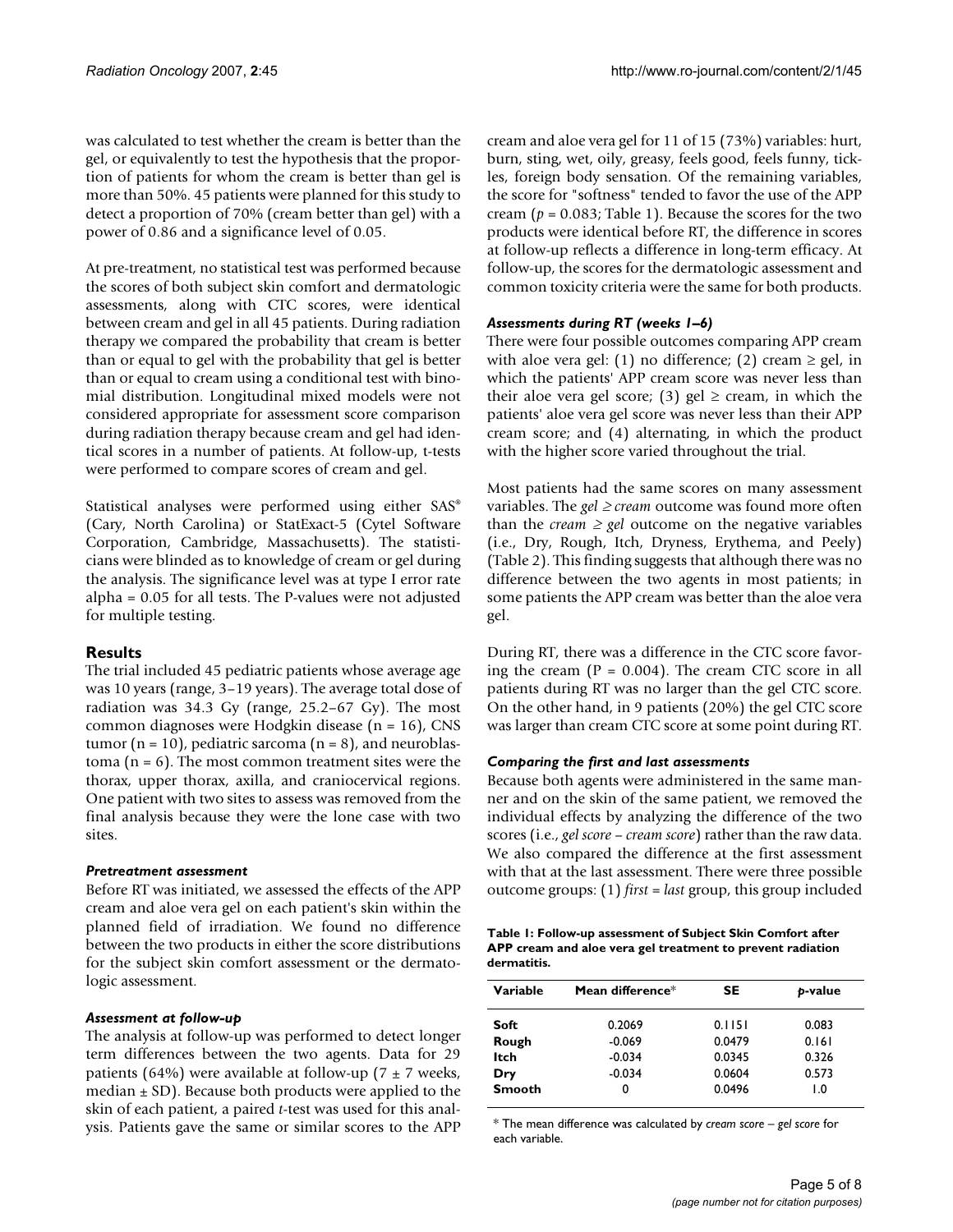| <b>Assessment</b>                  | $Variable*$    | No difference | Cream > Gel | <b>Gel &gt; Cream</b> | Cream > Gel, Gel > Cream | $P$ -value $\dagger$ |
|------------------------------------|----------------|---------------|-------------|-----------------------|--------------------------|----------------------|
| Subject Skin<br>Comfort            | Dry            | 25            |             | 15                    |                          | 0.002                |
|                                    | Soft           | 27            | П           |                       |                          | 0.057                |
|                                    | Feels good     | 28            | 13          |                       |                          | 0.002                |
|                                    | Rough          | 31            |             |                       |                          | 0.065                |
|                                    | Smooth         | 32            | 10          |                       |                          | 0.012                |
| Dermatologic                       | <b>Dryness</b> | 25            |             | 14                    |                          | 0.013                |
|                                    | Erythema       | 33            |             | $\overline{0}$        |                          | 0.002                |
|                                    | Peely          | 35            |             | 8                     |                          | 0.008                |
| <b>Common Toxicity</b><br>Criteria | CTC value      | 34            |             | 9                     |                          | 0.004                |

**Table 2: Comparison of APP cream and aloe vera gel effectiveness during RT.**

\*The p-values of all variables listed, except CTC value, were less than 0.05.

†Two-sided exact *p*-value for equality of *cream > gel* frequency and *gel > cream* frequency.

those whose scores showed no change in *gel – cream* over time; (2) *first < last* group, in which the *gel – cream* difference increased during the trial; and (3) *first > last* group, in which the *gel – cream* difference decreased during the trial.

The frequencies of the outcome groups are given for statistically significant variables in Table 3.

#### *Treatment failure*

Treatment failure according to the definitions of the study occurred in 3 patients. Two patients had rhabdomyosarcoma and one desmoids tumor with doses ranging from 45–50.4 Gy. The two patients with rhabdomyosarcoma received concurrent chemotherapy. Failure occurred in cream and gel treated sites simultaneously in two and in the cream treated site prior to the gel treated site in one patient.

# **Discussion**

Prior to this trial and after radiation therapy was initiated, the skin was usually treated daily with an aloe vera-based gel. The patients or their caregivers would apply the gel lightly and attempt to avoid any skin markings that facilitate localization of daily RT. When the prophylactic treatment failed, as determined by the onset of moderate-tosevere dryness, pruritus, erythema, and moist desquamation, the next level of care was then instituted. This generally included a cleansing spray and moisture barrier that contained zinc. If the patient experienced progressive moist desquamation, peeling, or itching that was not relieved with the cleansing spray or moisture barrier, then a third level of care was indicated. This level included a cleansing spray with the addition of alternating hydrocortisone-containing cream (1%) and hydrocortisone (1%)/ Clioquinol (3%) cream.

The study demonstrated the superiority of a phospholipid-based cream over an aloe vera based gel in the prevention of radiation dermatitis in children receiving more than 23.4 Gy. This conclusion is based on a statistical analysis of subject skin comfort and dermatologic assessment performed before, during, and after RT. The APP cream was favored during treatment for the subject comfort variables of dry  $(0.002)$ , softness  $(p = 0.057)$ , feels good ( $p = 0.002$ ), and smoothness ( $p = 0.012$ ). The APP cream was also more efficacious during treatment for the dermatologic variables of dryness  $(0.013)$ , erythema  $(p =$ 0.002), and peely ( $p = 0.008$ ). The similar subject skin comfort assessment, dermatologic assessment, and common toxicity criteria scores observed when the first and last treatments were compared, as well as those from pretreatment and follow-up assessments was surprising given that 36 of 45 patients were treated with chemotherapy before or during RT. Possible explanations would include

**Table 3: Comparison of the First and Last Assessments of APP Cream and Aloe Vera Gel Effectiveness in Preventing Radiation Dermatitis in Pediatric Patients**

| Assessment           | Variable       | $First = Last*$ | First < Last | First > Last | $P-value**$ |
|----------------------|----------------|-----------------|--------------|--------------|-------------|
| Subject Skin Comfort | Smooth         | 36              |              |              | 0.070       |
| Dermatologic         | <b>Dryness</b> | 29              | 12           |              | 0.035       |
|                      | Peely          | 37              |              |              | 0.016       |
|                      | Scaly          | 39              |              |              | 0.063       |

\* The difference was calculated by *cream score – gel score at first and last assessments* for each variable.

\*\*Two-sided exact P-values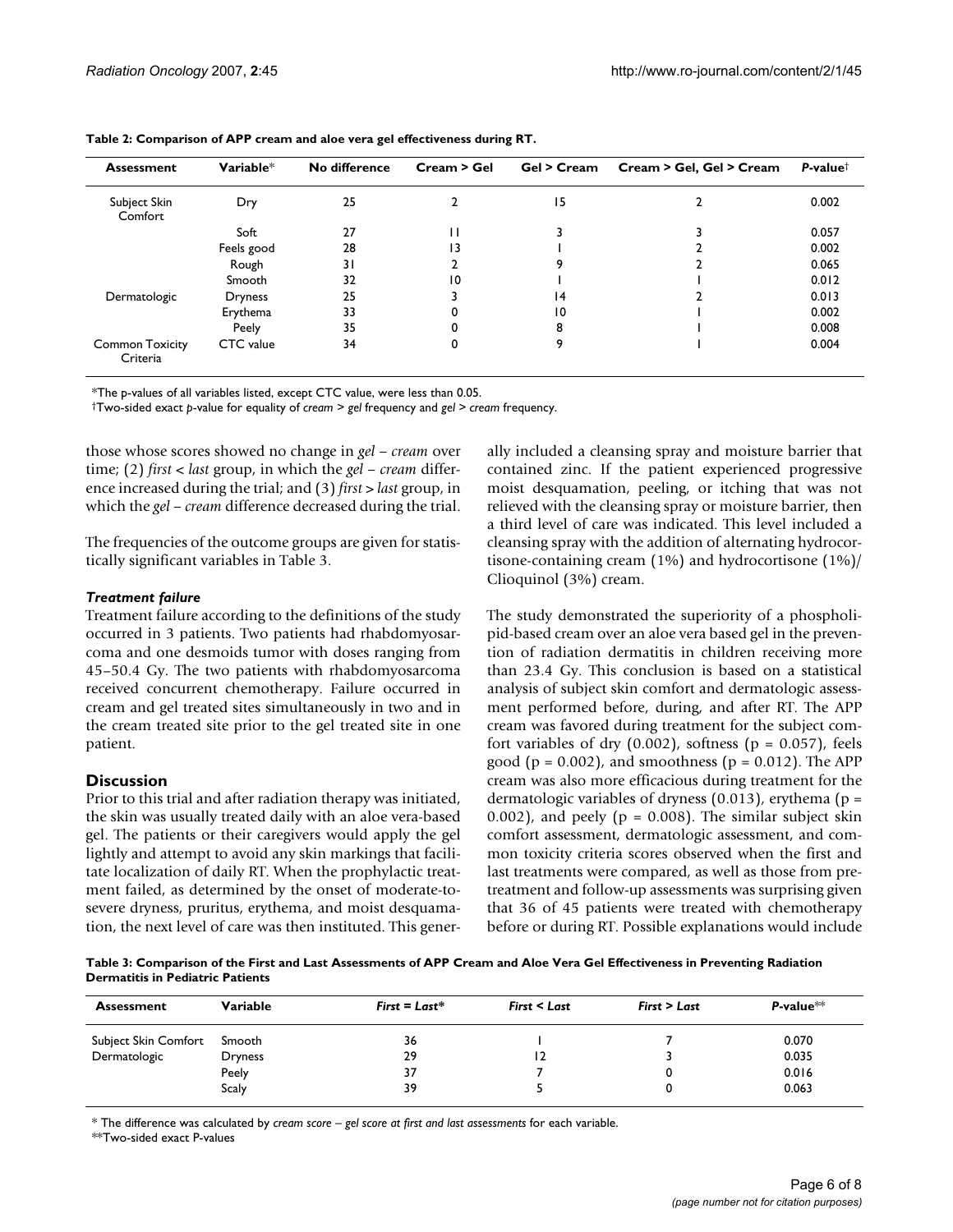the relatively low dose of RT required for eligibility and the rigor of the trial in applying skin care products on a daily basis by trained personnel. This is further supported by our results where failure occurred in only 3 patients, two of whom received concurrent chemotherapy. One might expect that a greater proportion of patients would show a change over time, regardless of the agent applied, if the total radiation dose was higher. For the design of future trials, one might restrict the study cohort to include patients who have the same diagnosis, RT site, and cancer treatment regimen. Also, assessment of patients who received a higher total dose of radiation may be informative.

Cytokine and cellular responses to radiation therapy in the skin have been investigated to identify targets to mitigate the consequences of ionizing radiation therapy [18]. Commercial skin creams are primarily used to maintain the outer surface of the stratum corneum. These creams address only symptoms (e.g., dryness, flaking, or itching) and not the primary cause of most skin maladies: compromised bilayers and lamellae. The extracellular space between the corneocytes is filled with polar lipids that form the bilayers and lamellae (or polar membrane bilayers).

Each lipid bilayer of the lamellae system is separated from adjacent lipid bilayers by a water layer. These stacked lamellae fill the space among the corneocytes. If the lipids are compromised, then a wide range of skin disorders may result, including dryness, flaking, cracking, and accelerated aging. However, the organization of the lamellae is a biochemical process; therefore, lamellae can repair themselves without intervention by living cells.

Desiccation of the lamellar system causes the bilayers to align themselves into a crystalline-like structure that is hard and brittle, and rehydration will re-establish the organized bilayer system. Other factors degrade the skin and are not helped by the current generation of skin products.

Two mechanisms of action are unique to the APP cream: the repair of the lamellar system via the penetration of APP and triglycerides into the bilayers of the stratum corneum and the organization of water through the charged nature of the molecules involved. This action repairs defects (holes) in the strata that result from skin damage and resultant loss of natural polar lipid components.

Two components of the cream formulation address lamellar defects: APP and the triglycerides. Both molecules are polar and water seeking; therefore, they are attracted to the water layers of the stratum corneum, other layers of the epidermis, and the underlying dermis, depending on how severely the skin layers have been damaged. The driving forces for this penetrating action are the thermodynamic forces involved: the amphiphilic interactions, hydrogen bonding with water, electrostatic interactions, and the hydrophobic interaction (the force that results in water organization).

When APP molecules penetrate the stratum corneum and arrive at a defective lipid bilayer, they insert themselves alongside other polar lipids in the existing bilayer. Local forces orient the APP molecules appropriately (i.e., hydrophilic ends to hydrophilic ends and hydrophobic ends to hydrophobic ends). Like a zipper closing, the repeated insertion of APP molecules fills the lamellar defect, seals the gap, and thus re-establishes the water barrier.

# **Conclusion**

Reducing radiation-related toxicity is a central objective in radiation oncology. The use of advanced methods of treatment planning and delivery serve as examples of the effort that is undertaken to diminish the toxicity of RT in the adult and pediatric patient populations. As our ability to reduce RT-related toxicity through technologic initiatives plateaus, the importance of protecting normal tissues will increase.

# **Competing interests**

The author(s) declare that they have no competing interests.

# **Authors' contributions**

TM conceived of the study, participated in the analyses and drafted the manuscript. CB, JS, PB and DP conducted patient exams and participated in data collection. TD participated in the collection of data and data analyses. CL and XX assisted in writing the manuscript. All authors read and approved the final manuscript.

# **Acknowledgements**

Supported in part by a Cancer Center Support Grant 21765 from the National Cancer Institute and the American Lebanese Syrian Associated Charities. The phospholipid skin cream was supplied by Ocular Research of Boston (ORB), Inc., Boston, MA.

Any experimental investigation with human subjects reported in this manuscript was performed with informed consent, including consent for publication, and followed all guidelines for experimental investigation with human subjects required by the Institutional Review Board of St. Jude Children's Research Hospital (ORB1 – A Phase III Study of the ORB Skin Cream for the Prevention and Treatment of Radiation Dermatitis) and in compliance with the Helsinki Declaration.

# **References**

1. Fiume Z: **[Final report on the safety assessment of Lecithin and](http://www.ncbi.nlm.nih.gov/entrez/query.fcgi?cmd=Retrieve&db=PubMed&dopt=Abstract&list_uids=11358109) [Hydrogenated Lecithin.](http://www.ncbi.nlm.nih.gov/entrez/query.fcgi?cmd=Retrieve&db=PubMed&dopt=Abstract&list_uids=11358109)** *Int J Toxicol* 2001, **20 Suppl 1:**21-45.